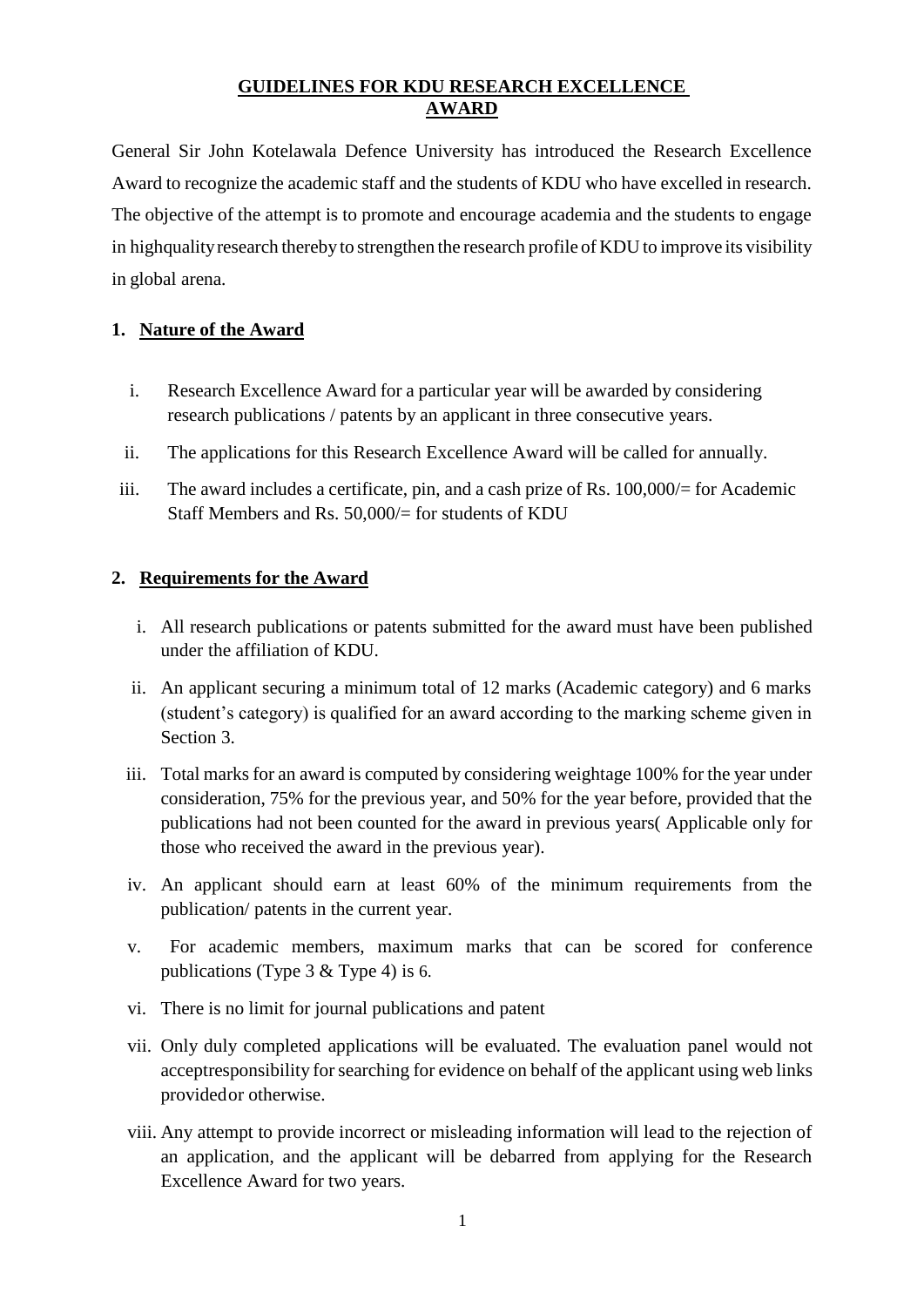### **3. Marking Scheme**

## *Student Category*

| <b>Type of Publication/Patent</b> |                                                                                                         |                      | <b>Sole</b><br><b>Author</b><br>$(100\%)$ | <b>Co-Authored with</b>                        |                            |
|-----------------------------------|---------------------------------------------------------------------------------------------------------|----------------------|-------------------------------------------|------------------------------------------------|----------------------------|
|                                   |                                                                                                         |                      |                                           | <b>Academic</b><br><b>Supervisors</b><br>(50%) | $Co-$<br>students<br>(80%) |
| 1.                                | A peer reviewed Publication in<br>accepted indexed journal<br>$(Type 1)^*$                              |                      | 6.0                                       | 3.0                                            | 4.8                        |
| 2.                                | Other peer reviewed publications<br>$(Type 2)$ **                                                       |                      | 3.0                                       | 1.5                                            | 2.4                        |
| 3.                                | A publication in conference/<br>annual sessions, where full paper<br>is refereed and published (Type 3) |                      | 2.0                                       | 1.0                                            | 1.6                        |
| 4.                                | A Publication in conference/<br>annual sessions, where abstract is<br>refereed and published (Type 4)   |                      | 1.0                                       | 0.5                                            | 0.8                        |
| 5.                                | A Patent (Type 5)   Local                                                                               |                      | 4.0                                       | 2.0                                            | 3.2                        |
|                                   |                                                                                                         | <b>International</b> | 6.0                                       | 3.0                                            | 4.8                        |
| 6.                                | An invention/innovation (Type $6$ )                                                                     |                      | 3.0                                       | 1.5                                            | 2.4                        |

# *Academic Staff Category*

|    | <b>Type of Publication/Patent</b>                                                                       |       | <b>Sole</b><br><b>Author</b><br>$(100\%)$ | <b>Shared author</b>                       |                                |
|----|---------------------------------------------------------------------------------------------------------|-------|-------------------------------------------|--------------------------------------------|--------------------------------|
|    |                                                                                                         |       |                                           | Corresponding/Fir<br>author<br>st<br>(75%) | other<br>Any<br>author $(25%)$ |
| 1. | A peer reviewed publication in a<br>recognized indexed journal<br>$(Type 1)^*$                          |       | 6.0                                       | 4.5                                        | 1.5                            |
| 2. | Other peer reviewed publications<br>$(Type 2)$ **                                                       |       | 3.0                                       | 2.25                                       | 0.75                           |
| 3. | A publication in conference/<br>annual sessions, where full paper<br>is refereed and published (Type 3) |       | 2.0                                       | 1.5                                        | 0.5                            |
| 4. | A Publication in conference/<br>annual sessions, where abstract is<br>refereed and published (Type 4)   |       | 1.0                                       | 0.75                                       | 0.25                           |
| 5. | A Patent (Type 5)                                                                                       | Local | 4.0                                       | 3.0                                        |                                |
|    | International                                                                                           |       | 6.0                                       | 4.5                                        |                                |

\*Marks will be awarded based on the recognition of the journal. Category I journals (KDU publication policy) will receive full marks (sole author, 6 marks), while category II journals will receive  $2/3^{rd}$ . (sole author, 4 marks).

\*\* Category III journals (KDU Publication Policy)